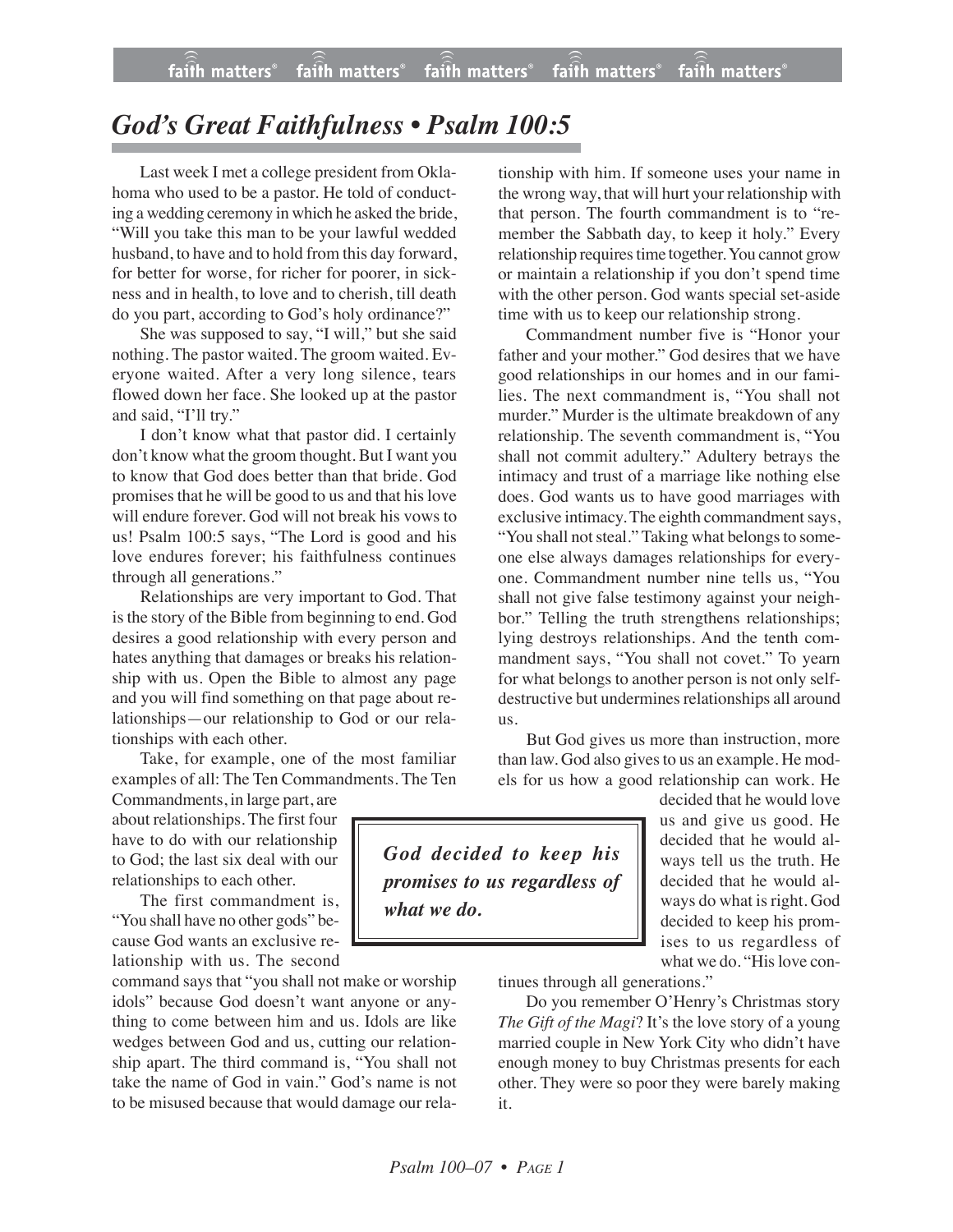She was a beautiful woman with magnificent long hair down to her waist. He was a loving husband whose prized possession was a gold pocket watch.

When Christmas came they expected no gifts from each other, but each had a special secret. He bought her expensive ornamental combs to wear in her magnificent hair. She gave him a gold chain for his prized pocket watch.

The irony was in the way they had paid for their presents. She sold her hair to a wig maker—it was cut too short for the ornamental combs. And her husband had sold his pocket watch in order to buy the combs.

The point of the story is that they loved each other. They counted their relationship to be of far more value than any possession or appearance. They gave their very best to each other without expecting anything in return.

God did even better than that! For Christmas God gave us his own Son. That is proof of how much he loves us. It is proof that he will do whatever he needs to do in order to have a good and lasting relationship with us. It is proof that God knew no limit in his love or his faithfulness.

We need to understand faithfulness. Anyone can make promises. Anyone can be good once in a while. Anyone can show love sometimes. But faithfulness is doing it on a consistent basis. Faithfulness is making promises and always keeping them. Faithfulness is doing whatever love needs to have done. Faithfulness is consistency. Faithfulness is never giving up. Faithfulness is staying the course. Faithfulness is the way God is with us.

That is very good news because it means we can always depend on God. No matter what we have ever said to him or done to him. No matter how many times we have been unfaithful. No matter how far we have wandered. There's nothing we can do to make God unfaithful. His faithfulness is guaranteed.

God will always love you. He will always tell you the truth. He will always keep his promises. He will always give you his best. "For the Lord is good and his love endures forever; his faithfulness continues through all generations."

Psalm 100 ends with an intriguing truth. It is that the faithfulness of God is not limited to a lifetime. God is faithful through all generations.

Jonathan Edwards was one of America's great-

est religious leaders. His 18th century writings and sermons were a catalyst in the American Great Awakening. Some scholars consider him to be the most brilliant philosopher this nation has ever produced. He was a pastor, scholar, writer, missionary, theologian, philosopher and eventually the president of Princeton University.

A significant study has been done of Jonathan and Sarah Edward's life and marriage. It is said that this devout man of God prayed that his children would become Christians and would effectively use their lives for God. But he also extended his prayer to his grandchildren and his great-grandchildren and great-great grandchildren as well. He prayed for future generations that were not yet born asking that they would experience the faithfulness of God, that they would become believers and that they would have highly productive and significant lives.

Sociologists have studied one hundred years of descendants of the marriage of Jonathan and Sarah Edwards. They discovered that not only did generation after generation come to faith in Jesus Christ but that they also made an enormous contribution to this country's culture and history. They produced an exceptional number of pastors, journalists, judges, governors, members of the United States Congress and one vice-president of the United States.

The study went on to compare Jonathan Edwards' descendants to those of a contemporary of Jonathan Edwards who was an unbeliever and a criminal to see what it was like in his family for that same hundred-year period. It was found that none of his descendants for one hundred years was ever gainfully employed. Every descendant for one century either depended on the income and care of others or spent a significant percentage of their lives in prison.

Our God is more than a God of individuals. He is a God of families. And he is the God of all generations. Many of you are living examples of that. Your parents were Christians and they sought to impact your life with Christian truth and values. You are the beneficiaries of that.

Some of you, by contrast, rebelled against your spiritual heritage. You rejected the teachings of the Bible, defied the holy lifestyle of your families and repudiated Christian faith.

Some of you have come back; or maybe you are at least thinking about it. Perhaps it's as if you